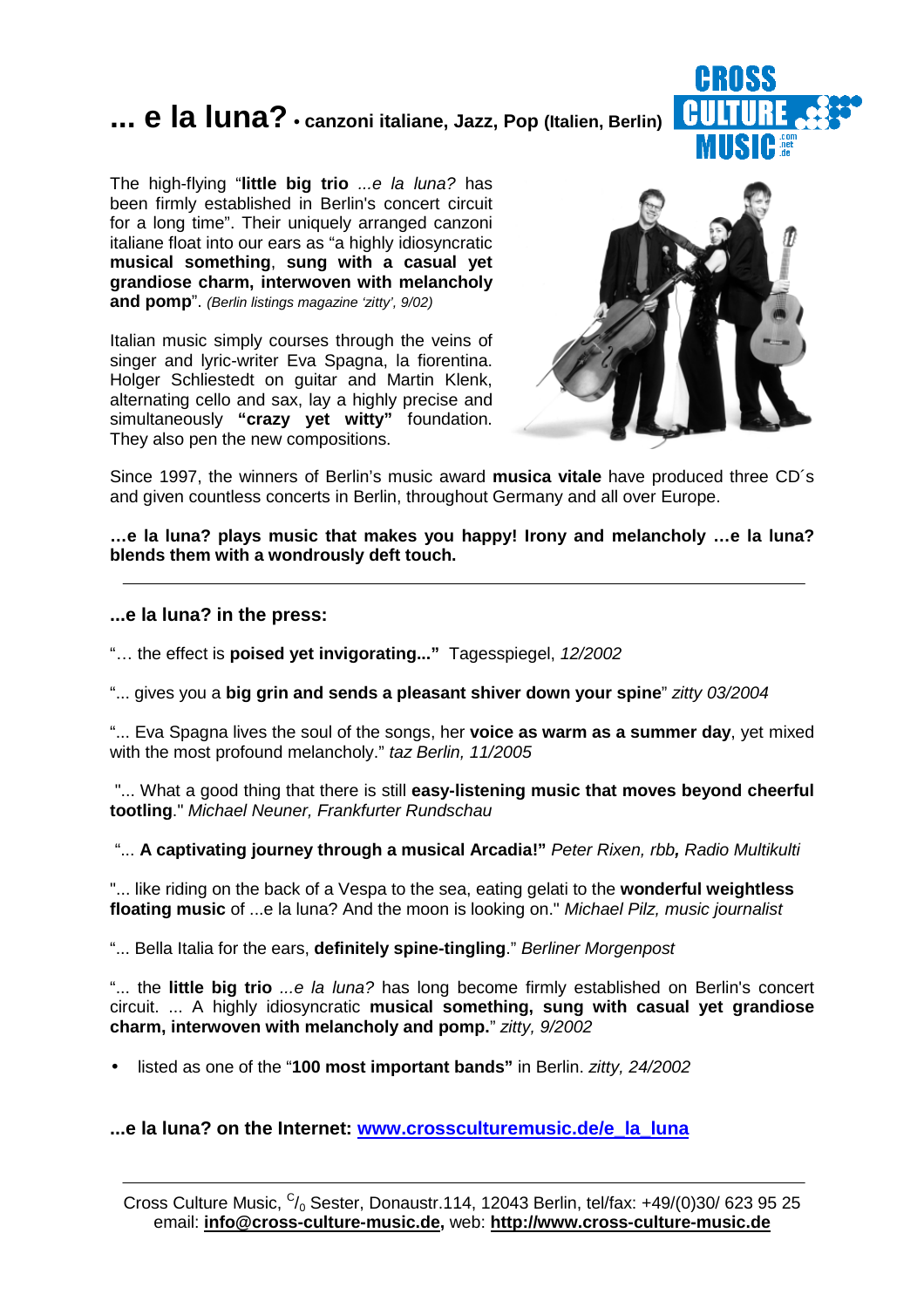

#### **musicians**

## **| Eva Spagna | vocals, lyrics, composition**

Eva Spagna, la fiorentina, is the unmistakable voice of …e la luna? With her natural charm and wit – and if need be with pathos too - she above all presents pieces that reflect the atmosphere and era of her childhood and youth. Her talent is also revealed in the generally very personal lyrics she writes for the group's own compositions.

## **| Martin Klenk | cello, saxophone, composition**

Martin Klenk studied classical cello, but is certainly not restricted to a classical style; his rhythmically precise bass playing establishes just the right basis for the group and colours its expressive sound. His saxophone again and again gives …e la luna? a jazzy touch. Klenk's own compositions demonstrate his top-notch musical ideas.

## **| Holger Schliestedt | guitar, composition**

Holger Schliestedt comes from Berlin, where he studied both jazz- and rock-guitar. His great experience in various groups and his musical versatility are real assets in the trio's sophisticated arrangements and melodic richness. He makes sure - in every respect – that the harmony is just right.

## **Discography**

- ...e la luna? (1999)
- Aprile (2002)
- tre! (2006)